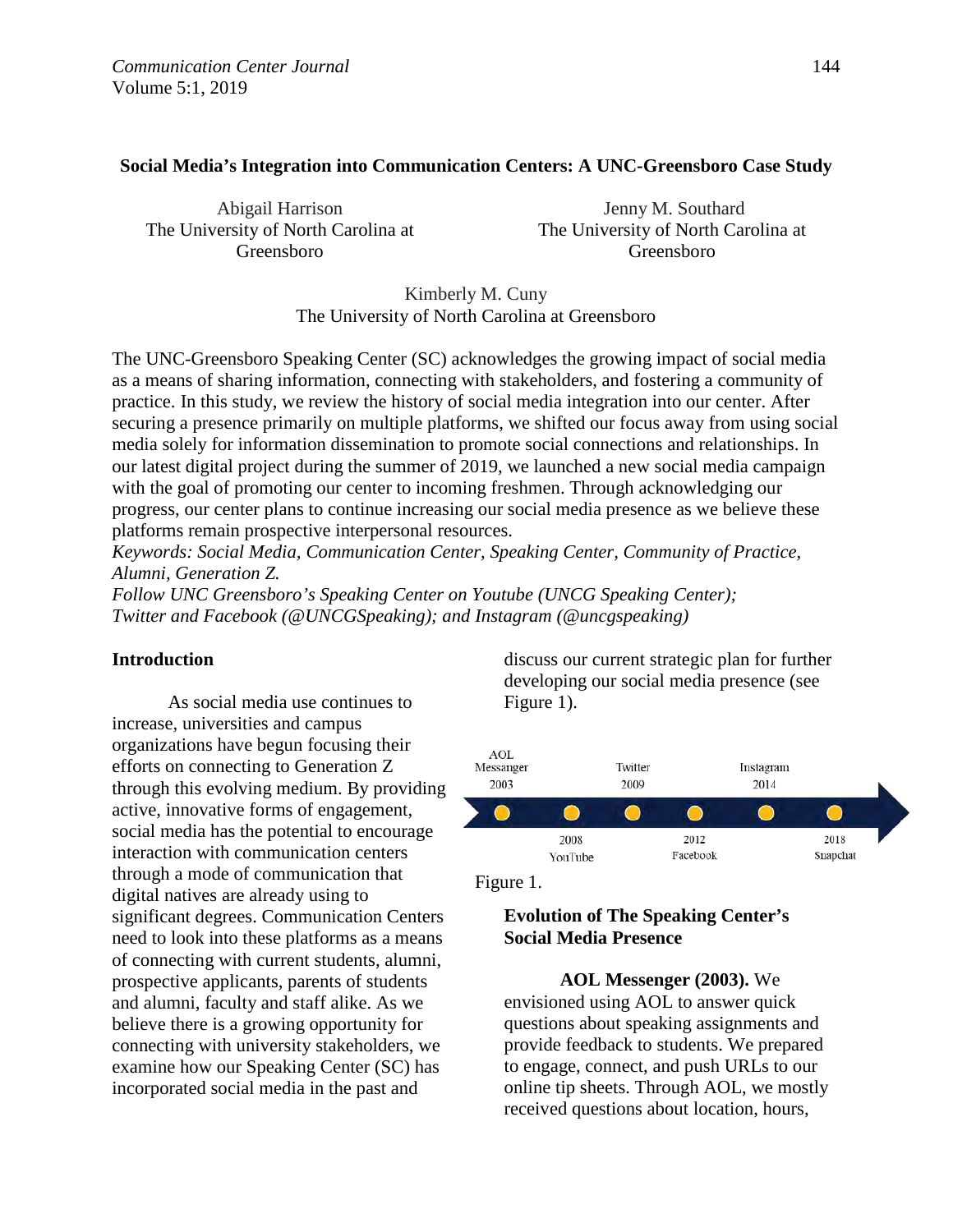### *Communication Center Journal* 145 Volume 5:1, 2019

and making appointments. We switched to a paid Libraryh31p subscription, which included an online Ask Us box linked to our website homepage (see Figure 2). The chat box continues to be operational during our regular hours. Schwartzman's (2013, 2017) analysis of our chat history asserted that live chat is the future of communication centers. While we have not yet fully committed to all of Schwartzman's suggestions, we have seen increases in students asking for help via chat (see Figure 2).



# Figure 2.

**Youtube (2008).** In the beginning, our Youtube page was primarily a source of "talking head" or "skit" videos to illustrate the work that we do in the Center. More recently, we have been using [@UNCGSpeaking](https://www.youtube.com/channel/UCGYHSX6_u8MdBk1b93_fpKw/featured) on Youtube to adapt our tipsheets into short whiteboard videos, create class-specific videos for assignments, and develop collaborative content with our

University Library partners. While we have not pushed these videos as actively as we would like, we do link to them on our [resource page](https://speakingcenter.uncg.edu/support-for-students/public-speaking-videos-2/) on our website.

**Twitter (2009).** Starting in 2009, we pinned our @UNCGSpeaking Twitter feed to the bottom of our web page, recognizing that Twitter was already being utilized in higher education as Linvill, McGee, & Hicks (2012) found "...colleges and universities primarily employed Twitter as an institutional news feed to a general population," and that, "Twitter promotes an open exchange of information and real-time connections that can be employed in a dialogic manner" (p. 636-638). We envisioned using Twitter to provide quick updates such as announcing our hours of availability, welcoming new freshmen, sharing published articles and SC news, and connecting with assignments for UNCG's basic communication course. We soon discovered that faculty were viewing our feed as we observed workshop requests aligning with our Tweets about available dates. We also use this platform for social justice statements. For example, we posted messages in solidarity with those affected by the Christchurch Mosque shooting which left nearly 50 Muslims massacred in New Zealand and in support of #NeverAgain movement and walk-out protests started by students from Marjory Stoneman Douglas High School after a mass shooting left seventeen students and staff dead (see Figure 3 and Figure 4).



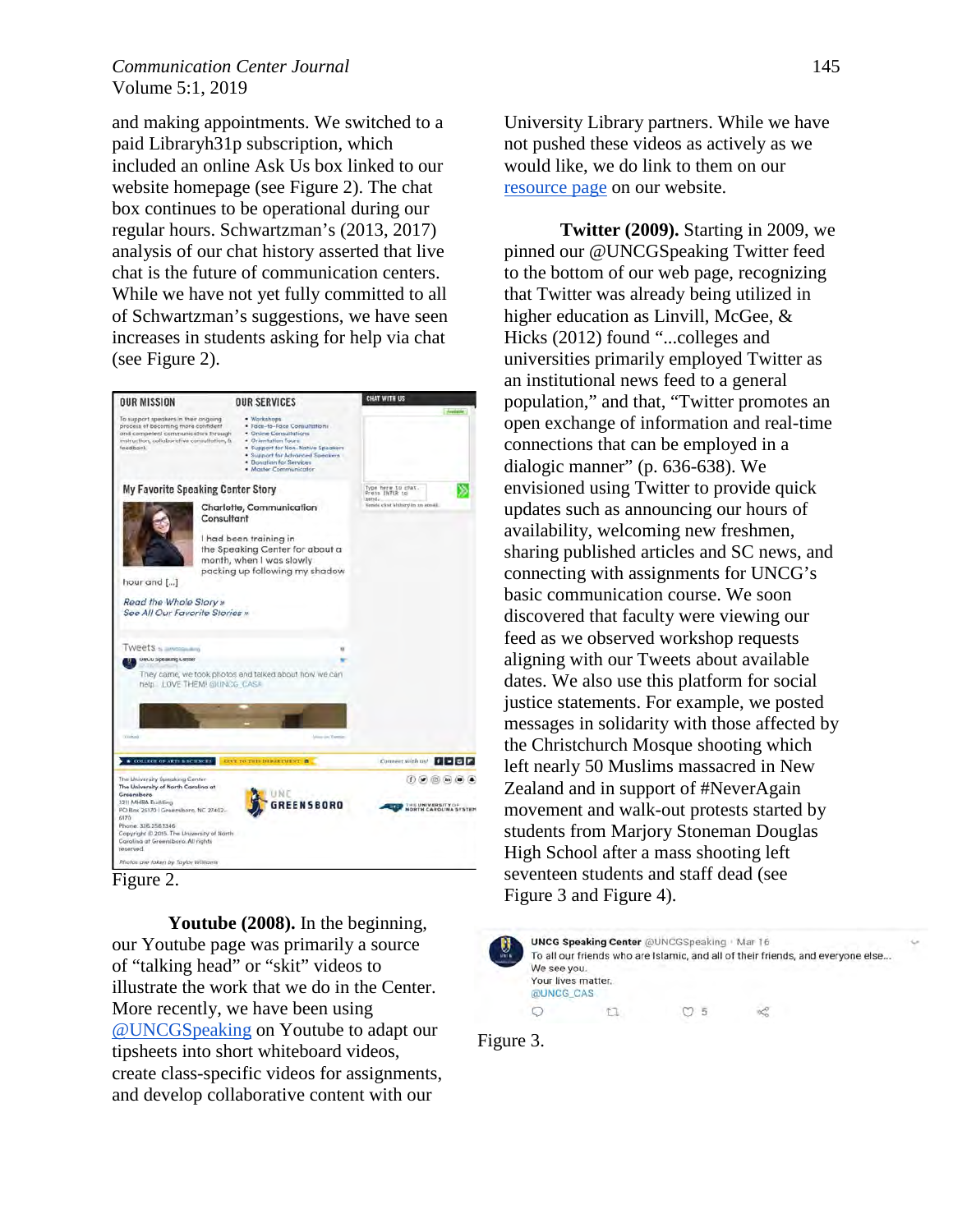## *Communication Center Journal* 146 Volume 5:1, 2019



Figure 4.

**Facebook (2012).** On our Facebook page @UNCGSpeaking, we found evidence of Vizzier's (2005) Community of Practice (CoP). In writing about the SC, Vizzier (2006) found that our student-employees formed a CoP because they shared concerns and a passion for helping and that they learned how to do it better as they interacted regularly. We have seen an evolving CoP within a closed Facebook alumni group where we witness a community that still identifies as being a part of the SC. For instance, in August 2019, one of the original SC consultants from the first group of consultants in 2003 posted a message that was liked by members of different SC alumni cohorts and received comments from the most recent graduating class (See Figure 5).



Figure 5.

The closed SC Facebook group spans a 17 year period of alumni who worked across many different cohorts of the SC's studentstaff. Most of the members do not know each other outside of this closed group. To help bridge the cohorts, we share and tag alumni posts with, "who worked with (fillin-the-name)?" Alumni post job openings, articles of interest, and throwback photos to the group. Current SC students doing research often leverage this closed group membership for data collection. For example, Zakia-O'Donnel (2013) used the closed group to gather alumni stories for his ten year SC history.

We have increased our page engagements on the center's official, public Facebook by featuring and tagging our current student-employees. The decision to feature and tag current employees was influenced by other Facebook engagement successes, which included selling our SC tshirts through a third party vendor each November and connecting to UNCG's alumni giving event each spring. Current and past SC students as well as their parents purchase shirts or make donations directly to the SC. After receiving a parent donation of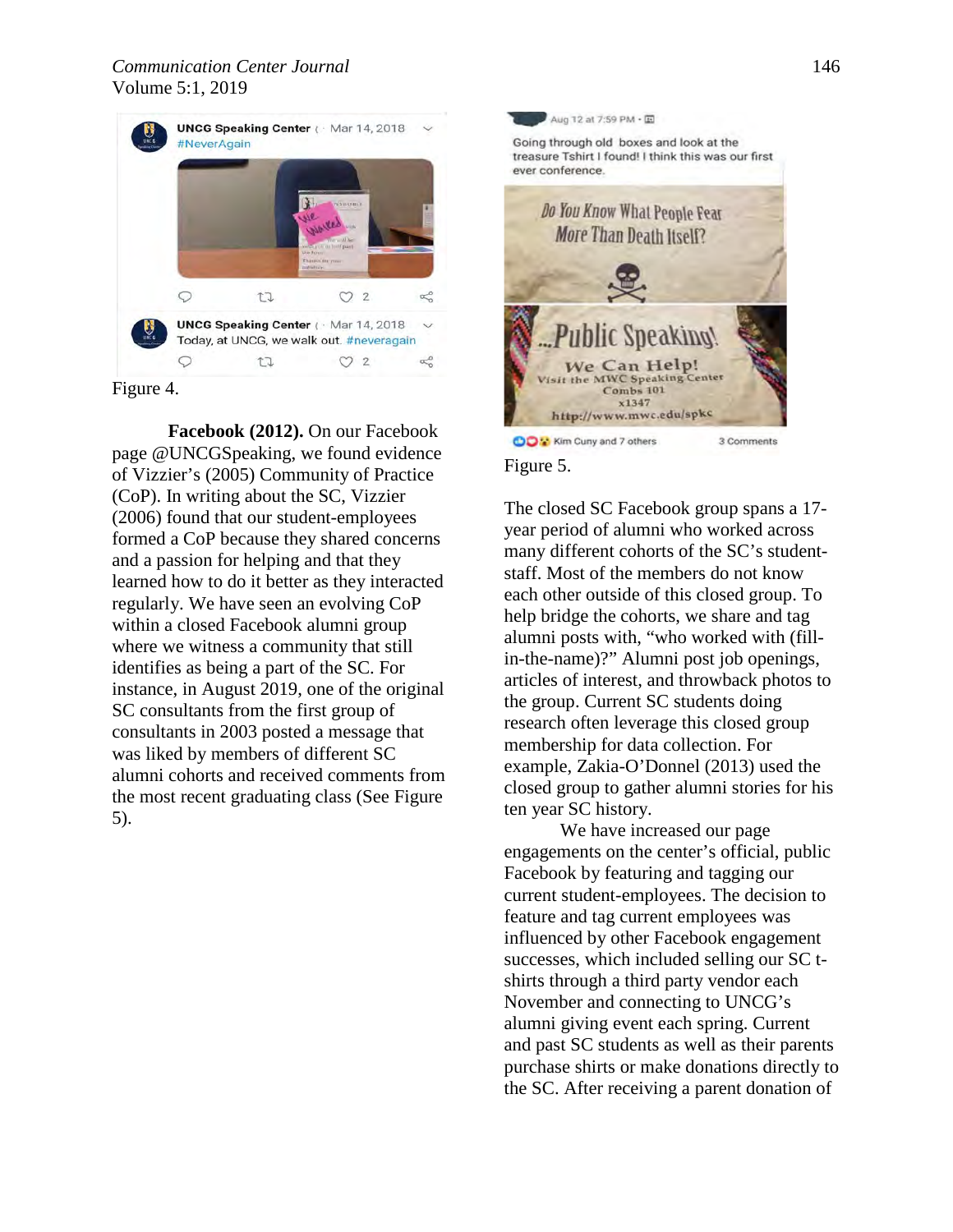## *Communication Center Journal* 147 Volume 5:1, 2019

\$200.00, we increased featuring studentemployees and encouraged them to have their parents follow the SC on Facebook.

Recently, when one alum sustained life threatening injuries abroad, we used Twitter and Facebook to help the family garner donations via their GoFundMe campaign. We also used the closed Facebook group to share the news and to request videos of encouragement and love. Donations made in the names of our alumni, even those who did not know her, and videos posted proved that this is a strong community. As ours is an organization which values people and relationships above everything else (Cuny, 2018), staying connected with our alumni is by far our greatest social media success.

**Instagram (2014)**. We have been using @uncgspeaking on Instagram primarily to post photos of special events in the Center such as pictures from our staff appreciation weeks, themed-dress days, as well as to feature our Communicator of the Week (COW) and graduating staff members (See Figure 6 and Figure 7). Now that Instagram and Facebook are integrated, we are able to cross-post easily.

 $\vdots$ uncgspeaking  $\Omega$  $\infty$  $\triangledown$ 岗 **Q** E Liked by giantsarescary and 19 others uncgspeaking Hats off to our employee Ali! She was nominated as this weeks COW (Communicator Of the Week) as well as earning a "Making a Difference Star" given to her by one of her peers for outstanding work in the center! jojosbizzareinsta Yay Ali!!  $\circ$ 

February 28<br>Figure 6.



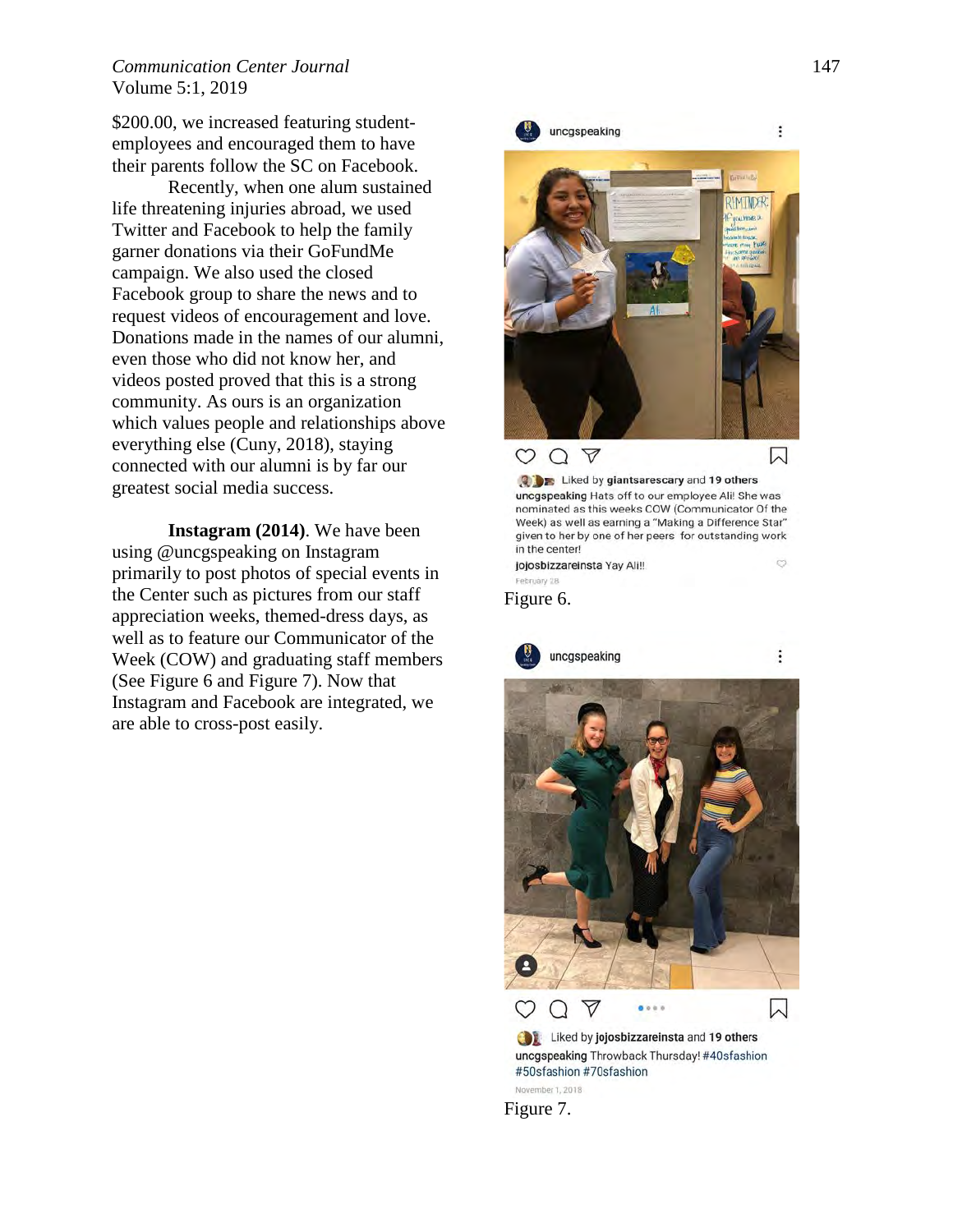### **The Future of Social Media in our Center**

**Social Media Challenges.** One challenge we faced in incorporating social media into our center is the generational and demographic difference in how, and on what platform, our target audiences' traffic. For example, some faculty, alum, and parents primarily use Facebook while newer alumni, current students, and some faculty are more likely to use Instagram, Twitter, and Snapchat. The demographic differences can make it difficult to reach all of them with a single campaign. Another challenge is with continuity and posting regularity. Our director has been the main, and sometimes only, person to post updates. As we look to increase our SM presence and to use it more intentionally, we will also need to consider how to address these challenges.

### **Setting a Social Media Goal.** We

understand the potential impact social media has in further connecting the SC with our stakeholders, so in the summer of 2019, we began a strategic plan to reach the target publics that we want to create and/or strengthen relationships with. Our initial target was to engage with the incoming freshman class. According to Durfy (2019), "Unlike Millennials, [Generation Z] have never known a world without social media – 44% check their social media profiles on an hourly basis"(p. 1). As Generation Z begins early adulthood and enters higher education, using social media to promote our university and the services the SC offers appears highly necessary. The goal in engaging with students is to give them preemptive exposure to the SC so that they are already familiar with us when they come for consultations (as many are required to do in their foundational communication and speaking intensive courses). If they have heard of, or been engaged with, the SC

before they ever step foot in our lobby, they might be less likely to feel trepidation at the unknown experience of visiting a campus resource. This strategy of making a connection early is understood by UNCG at large as they have incoming students complete a scavenger hunt of various campus resources during the convocation day activities called NAV1GATE (see *Figure* 8). We use this same connecting strategy through social media even before new students arrive on Campus.



**UNCG Speaking Center** Aug 19 at 10:39 AM . @

They are here...LOVE OUR NEW FRESHMEN! **UNC Greensboro College of Arts & Sciences** #Nav1gate



**OD** Katie Marshall and 13 others

Figure 8.

2 Shares

**Implementing a Strategic Social Media Plan.** To initiate our social media campaign, we arranged a meeting with the Social Media Coordinator for University Communications, to gather recommendations and to align with UNCG's social media outreach. Having a contact in University Communications on our campus

...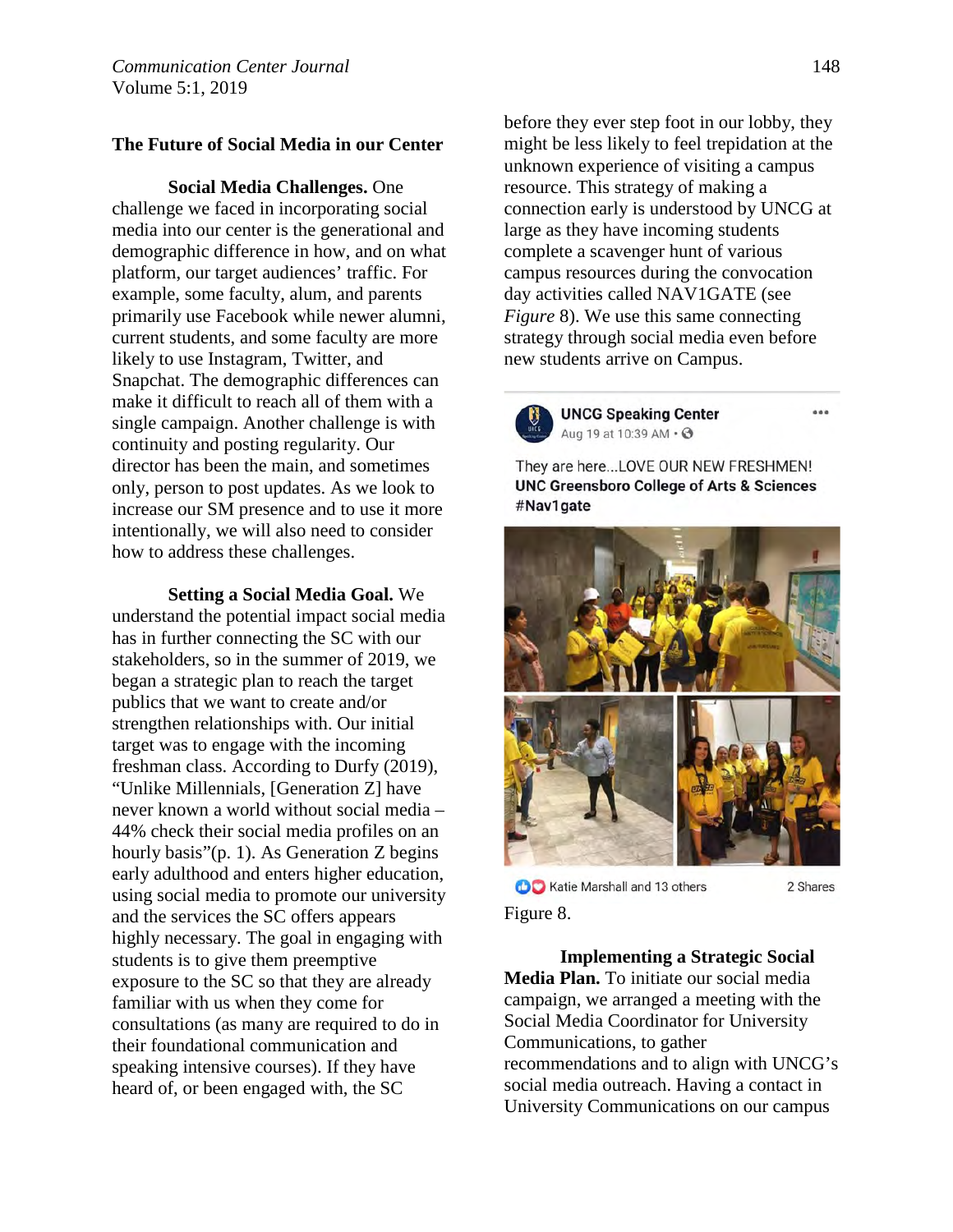## *Communication Center Journal* 149 Volume 5:1, 2019

is a strong affordance for us, as we are able to tap into the network of connections and learn best practices that the university has invested in growing. We asked that the SC undergraduate staff attend the meeting as they are well positioned to implement new initiatives. They are digital natives, highly adept at using social media, and are closest to the life experiences of incoming students. During our meeting, we were advised the following:

- Be more cognizant of the type and quality of images we apply to our profiles.
- Schedule content posting on each platform.
- Allow time to plan and edit posted content.
- Rely on different social media platforms to appeal to specific audiences.

As a result of our conversation, we began to implement several of the strategies into our campaign:

- We updated the avatars and cover images across our platforms to use our university's approved logos and branding.
- We added social media links to the signature of all outgoing SC emails.
- We looked for other University departments and groups to follow and to invite to follow us on these platforms.

#### **Interacting with Incoming**

**Freshman.** After our platforms were updated, we began working on our goal of interacting with incoming freshman. We used hashtags to both locate freshman and to boost our post exposure. For example, we used #uncgsoar, #uncgyfy, and #uncg2023, which were also being used by other UNCG accounts, to specifically target incoming freshman. The undergraduate consultants, between consultations and daily tasks, spent downtime discussing the best approaches to engage with freshman as well as logging on

to Instagram and Twitter to like and comment on first year students' post, noting the SC's excitement to work with them in the future.

#### **Conclusion**

As we move forward, we plan to move away from primarily using social media to disseminate information and towards active engagement on each platform. We will continue to utilize our Facebook accounts, but will be more strategic in targeting families by featuring student staff and livestreaming events. On Twitter, we will continue to target faculty and staff as well as increase engagement with current students by more fully utilizing hashtags, tagging other accounts, and retweeting relevant posts. We will also use that strategy on Instagram but focus more on students by emphasizing sharing higher quality images, highly relevant articles, and engaging videos. We will also build on our established practices. For example, we plan to utilize another university affordance, our Teaching and Learning Common's new one button recording, podcasting, and lightboard studios to raise the quality of our YouTube content which we can then push more on other social media platforms and on our website.

As social media continues to become ever more integrated in society, communication centers can use these systems to form connections with digital natives as well as non-natives who are utilizing social media as part of this cultural shift. Engagement with faculty and staff, parents, alumni, and current and future students provides us with connections that were once difficult, if not impossible, to obtain and/or maintain. As Boyd (2016) notes, when logging onto a social media account, "You see your 'friends,' the people with whom you've chosen to connect...